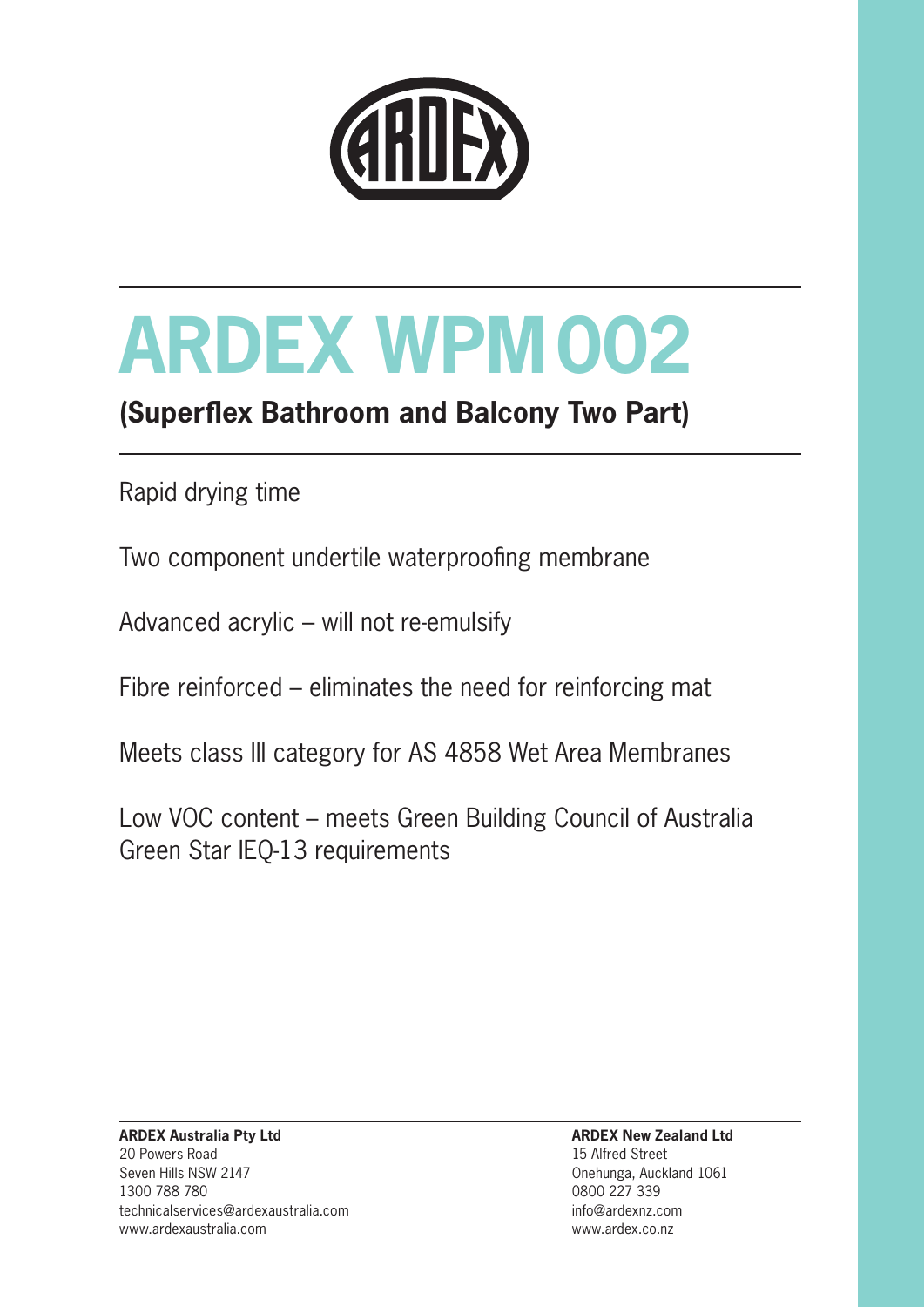### **(Superflex Bathroom and Balcony Two Part) Two Component Undertile Waterproofing Membrane**

#### **DESCRIPTION**

ARDEX WPM 002 (Superflex Bathroom and Balcony Two Part) is a tough, fast drying two component waterproofing membrane specifically designed for use under tiles. The product has been uniquely formulated with synthetic microfibres to increase its strength and eliminate the need for a separate reinforcement mat. ARDEX WPM 002 is based on the most advanced acrylic polymer technology, and is totally resistant to re-emulsification.

ARDEX WPM 002 is flexible, low in odour, and is fully compatible with polymer modified tile adhesives. ARDEX WPM 002 is one of the fastest drying acrylic membranes on the market – normally ready to tile in 16–24 hours @ 23°C. ARDEX WPM 002 meets the Green Building Council of Australia Green Star IEQ-13 requirements for Architectural Sealant when tested in accordance with SCAQMD Method 304-91 Determination of Volatile Organic Compounds (VOC) in Various Materials as referenced by South Coast Air Quality Management Division (SCAQMD) Rule 1168.

#### **FEATURES/BENEFITS**

- Fast drying ARDEX WPM 002 can be tiled over in 16–24 hours, or 4 hours @ 23°C / 50% RH in non critical areas\*.
- Fibre reinforced: Excellent strength, eliminates need for reinforcing mat.
- Flexible: Accommodates normal building movement.
- Advanced acrylic: Will not re-emulsify.
- Designed for tiling: Fully compatible with ARDEX tile system adhesives.
- Water based, low odour and easy cleaning for undertile waterproofing in shower recesses.
- Conforms to the requirements of AS/NZ 4858:2004 Wet Area Membranes.

\*Critical areas include areas where the membrane is applied over impermeable substances such as bond breakers or incorporating reinforcement. Longer drying times are necessary in these areas.

#### **APPLICATION RANGE**

**Performance levels** Commercial and residential.

#### **Location**

Internal and external wet areas, balconies, decks, and other areas that will be tiled or otherwise protected from regular foot traffic.

#### **Surfaces**

Walls and floors.

#### **Substrates Concrete**

Cured for min. 28 days or sealed when set with one coat ARDEX HydrEpoxy WPM 300 at a coverage rate of 3.0m2 per litre and allowed to cure overnight.

Wet concrete should be allowed to dry thoroughly or sealed with one coat of ARDEX HydrEpoxy WPM 300 as above.

#### **Renders and screeds**

Cured for min. 7 days or sealed when set with one coat ARDEX HydrEpoxy WPM 300 at a coverage rate of 3.0m2 per litre and allowed to cure overnight. Wet render should be allowed to dry thoroughly or sealed with one coat of ARDEX HydrEpoxy WPM 300 as above.

#### **Fibre cement**

Wet area grade only.

#### **Plasterboard**

Wet area grade only.

#### **Plywood**

Structural plywood (PAA branded) or marine grade or other wet area grade only. Not recommended for external use (refer ARDEX).

#### **Particleboard**

Wet area grade, internal use only (special preparation is required – contact ARDEX). Not recommended for external use (refer ARDEX).

#### **Permanent Immersion**

It is recommended that ARDEX WPM 002 must be covered with tiles for permanent immersion applications. Contact ARDEX for use over existing membranes, covering materials, and any other substrates not listed.

#### **SPECIFICATION CLAUSE ARDEX WPM 002**

The waterproofing membrane shall be ARDEX WPM 002, a two component cementitious acrylic modified fibre reinforced membrane formulated to provide a tough, long lasting water barrier under tiling systems.

#### **PACKAGING**

Two component: 20kg (approx 20 litres) liquid pail and 1x 20kg bag.

#### **SHELF LIFE**

12 months when stored in the original unopened packaging, in a dry place at 23°C. Do not store in direct sunlight. Replace lid tightly after use. Protect from frost. Use remaining contents from part used containers within 3 months.

#### **MIXING**

The mixing ratio of ARDEX WPM 002 is 1 part liquid (by weight) to 1 part powder (by weight). The unit is broken into equal components for accurate measurement. Stir the ARDEX WPM 002 liquid thoroughly and pour the accurate measure into a suitable clean plastic container. Add ARDEX WPM 002 powder to the liquid whilst stirring. Stir until a homogenous, lump free paste is achieved.

#### **COVERAGE**

Two coats are recommended for an effective waterproof membrane. Coverage will vary depending on the porosity of the surface. One 40kg kit will cover approximately 16–24m2 (based on two coats) depending on area requirements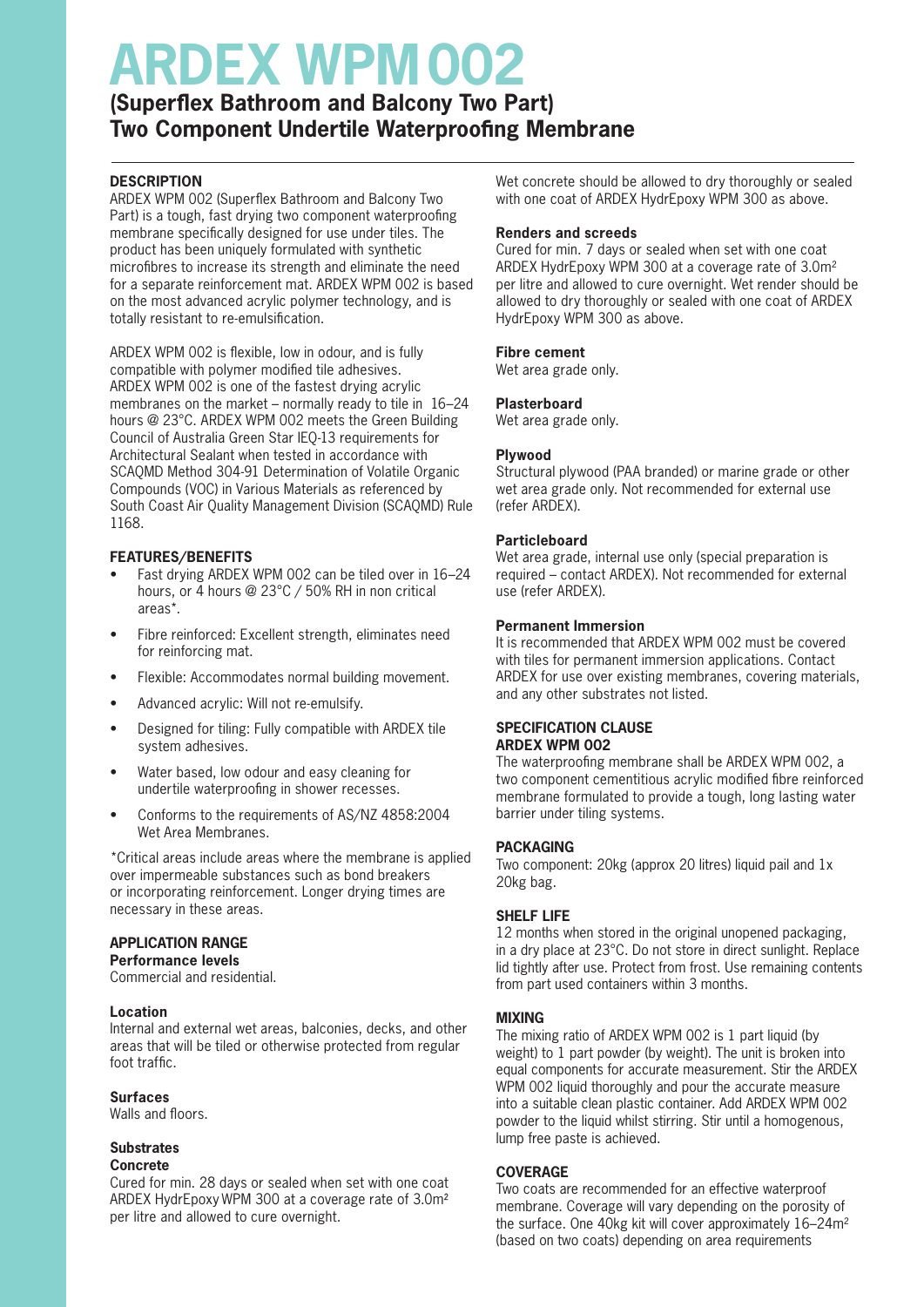### **(Superflex Bathroom and Balcony Two Part) Two Component Undertile Waterproofing Membrane**

between wall and floor surfaces to be treated.

#### **Table 1**

| .             |                    |                   |                                                              |                                       |                  |                 |  |
|---------------|--------------------|-------------------|--------------------------------------------------------------|---------------------------------------|------------------|-----------------|--|
|               | Thickness per coat |                   | <b>Total dry</b><br>film<br>thickness<br>$(2 \text{ coats})$ | <b>Theoretical</b><br><b>Coverage</b> |                  | <b>Per Unit</b> |  |
|               | Dry film           | Wet film          |                                                              | Per coat                              | For 2<br>coats   |                 |  |
| <b>Floors</b> | 0.6 <sub>mm</sub>  | 0.9 <sub>mm</sub> | 1.2 <sub>mm</sub>                                            | 32 <sup>m²</sup>                      | 16m <sup>2</sup> | 40kg kit        |  |
| Walls         | 0.4 <sub>mm</sub>  | 0.6 <sub>mm</sub> | 0.8 <sub>mm</sub>                                            | 48 <sup>m²</sup>                      | 24m <sup>2</sup> | 40kg kit        |  |

#### **DRYING TIMES**

Curing time will vary depending on temperature and humidity.

#### **Recoat time**

1–2 hours (23°C / 50% RH) between first and second coats. Alternatively, if a woven cloth reinforcement mat is used in corners between coats then the second coat can be applied whilst the first coat is still wet.

#### **Dry through**

The slowest drying areas are those where the membrane has been applied over a silicone bond breaker, eg. wall and floor junctions. The membrane cannot be tiled over until these critical areas are completely dry.

ARDEX WPM 002 membrane is totally dry in 16 hours at 23°C / 50% RH but can take up to 24 hours at 10°C / 50% RH in corners or for thick films. In areas where bond breakers or additional reinforcement are not used, ARDEX WPM 002 can be tiled over after 4 hours at 23°C/ 50% RH.

#### **Fully cured**

The shower should not be used until the membrane has reached its full strength. Normally ARDEX WPM 002 membranes are fully cured after 3 days at 23°C, or after 5 days at 10°C. Drying times will vary depending on humidity, surface temperature and surface porosity. Do not apply on substrates where the surface temperature is below 10°C or above 35°C.

#### **CLEANING**

Wash hands, brushes, rollers, etc, with water while the membrane is still fresh. Remove cured material with mineral turpentine.

#### **APPLICATION**

Apply ARDEX WPM 002 by brush or roller. A medium nap (12–15mm pile) paint roller is recommended. New rollers should be dampened with water before being used for the first time. For best results with a paint brush use a good quality, 50mm long bristle variety.

To achieve the required dry film thickness per coat application must consist of laying the product onto the surface and light finish the surface. Do not try to apply in the same manner as a building paint. A conventional building paint is normally applied at 25–40 micrometers wet film thickness while ARDEX WPM 002 needs to be applied at between 0.6 and 0.9mm per coat depending on product and application (Refer to Table 1).

#### **Critical areas: INTERNAL WET AREAS**



- 1. Construction should be at a minimum in accordance with AS 3740-2004 which is pictured above. ARDEX however recommends waterproofing the entire walls to at least 80 mm above the shower rose.
- 2. All render and tile bed requirements should be completed before application of the membrane and tiles or other floor coverings should be direct bonded to the membrane.
- 3. Ensure wall and floor sheets are installed as per sheet manufacturer's recommendations.
- 4. Ensure suitable brick/concrete hobs are used (do not use timber), and that the top of the hob does not slope outwards.
- 5. Ensure that falls to the waste are min 1:60 (ie. approx. 30mm in 2m) before waterproofing. Ensure outlet pipes are fixed securely and that the waste or drainage flanges are recessed into the floor.
- 6. Avoid sheet joints in shower recess floor. Ensure that sheets are securely fixed to the wall at the bottom edge, and sheet joints are sealed with a neutral cure silicone sealant spread approximately 8mm on either side of the joint.
- 7. Treat nail and screw holes with neutral cure silicone sealant.
- 8. Seal the perimeters of taps, shower outlets and waste outlets with neutral cure silicone sealant.
- 9. Apply a bead of neutral cure silicone sealant to all horizontal and vertical corners.
- 10. Apply a bead of neutral cure silicone sealant to the junction of the hob or angle and walls.
- 11. Waste outlets shall incorporate a leak control flange or similar in accordance with AS 3740 and the top surface shall be set flush with the surface to which the membrane is to be applied. A bead of neutral cure silicone shall be applied across the intersection of the leak control flange and the screed/floor.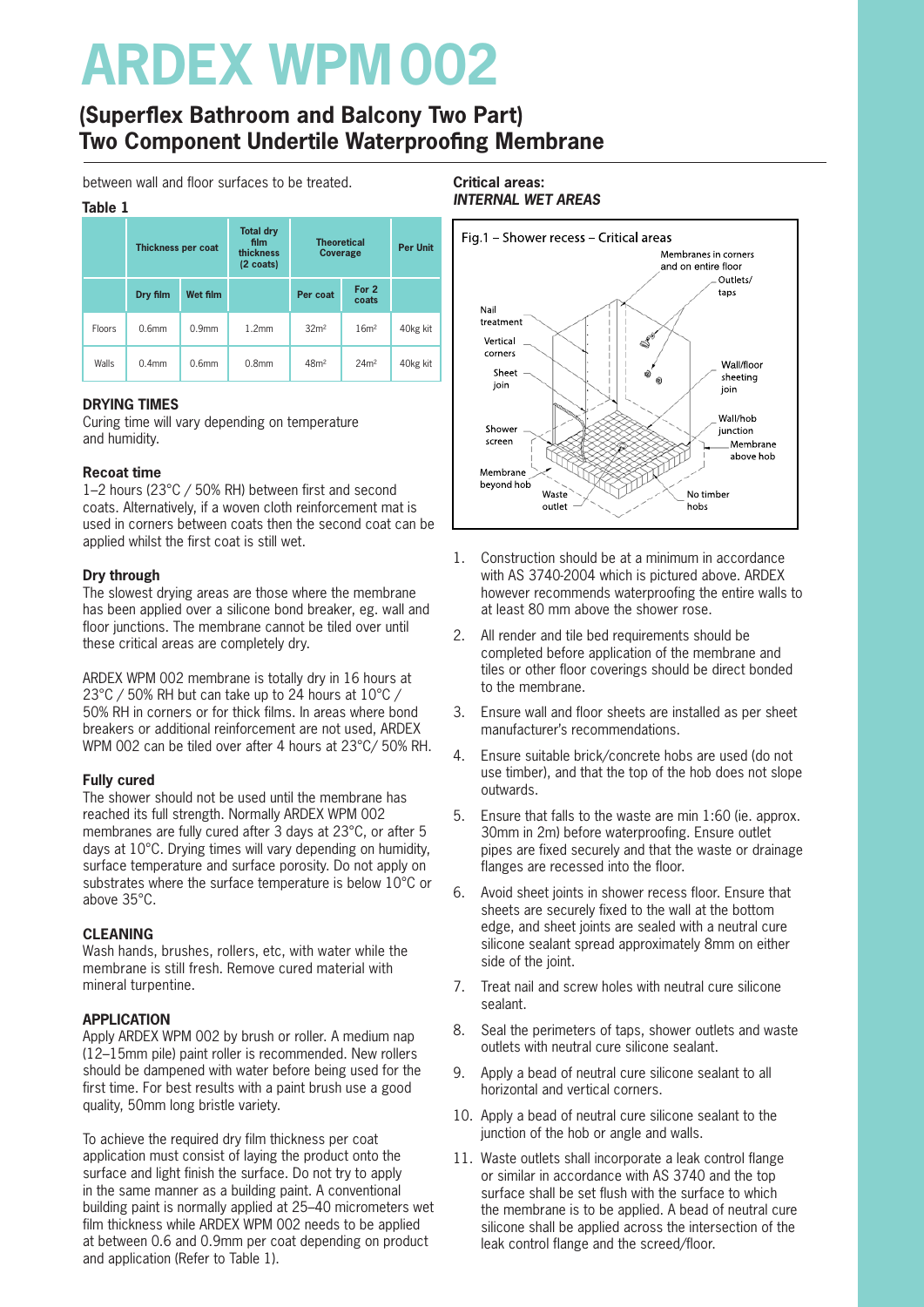### **(Superflex Bathroom and Balcony Two Part) Two Component Undertile Waterproofing Membrane**

- 12. Apply the membrane to the entire shower recess floor and down into waste or drainage flange. Apply the membrane over the hob and at least 100mm beyond the outside edge of the hob (ideally to entire wet area floor).
- 13. Plastic (eg. PVC) fittings should be primed with a solvent based plumbers primer. Prime metal surfaces with a suitable metal primer.
- 14. Apply the membrane minimum 1800mm up the walls or 80mm above the height of the shower rose within the shower recess. In circumstances where the shower rose is positioned on the ceiling, ARDEX recommends the WPM 002 membrane be installed to the ceiling height.
- 15. Install the shower screen to inside edge of the hob.

#### **BALCONIES AND DECKS**



- 1. Ensure that the deck is constructed with falls to edge/ drains of min 1:100 (ie. 20mm in 2m) or else achieve the fall with a sand/cement screed.
- 2. Ensure suitable flashing is installed, ideally prior to the installation of the balcony screen/sliding door.
- 3. Treat any sheet joints with a neutral cure silicone prior to waterproofing.
- 4. Prepare and seal all wall/floor junctions with a bead of neutral cure silicone.
- 5. Apply the membrane as far up underneath the screen door flashing as possible (ideally waterproof prior to installing door).
- 6. Where possible, apply the membrane prior to building divisional walls.
- 7. Apply the membrane to the entire balcony floor and at least 100mm up the wall above the top surface of the finished tiles and finished below the wall drainage vents.
- 8. Apply the membrane to the top of the parapets and divisional walls, or else install suitable metal capping.
- 9. Apply the membrane down over the front edge of the balcony onto the drip rail.
- 10. Carefully seal any gaps around balcony penetrations prior to applying the membrane.
- 11. Apply the membrane down into outlets and drains, ensuring excess material is removed.
- 12. Ensure all weep holes are above the membrane application area.

#### **APPLICATION NOTES Surface preparation**

Ensure all surfaces are structurally sound and totally dry. The pores of concrete surfaces should be open (absorbent surface). All sheet substrates must be securely fixed in accordance with the manufacturers instructions.

- Falls to outlets of at least 1:60 or approx. 30mm in 2m (wet areas) or 1:100 externally, must be achieved prior to tiling.
- The surface to be coated should be free from dust, oil, paint, curing compounds and any other contaminating materials.
- Damaged concrete should be repaired, levelled and surface defects including all cracks and sharp protrusions should be treated prior to the application of the membrane.
- Remove laitance on concrete or screeds by mechanical means.
- Highly dense (>40MPa) or steel trowelled concrete should be roughened by suitable mechanical means (shot blasting, grinding, etc).

#### **Priming**

The primer is a critical part of the waterproofing system. Apply one coat of ARDEX WPM 265 water based primer by brush or roller to all areas to be waterproofed including the floor waste. Allow the primer to be completely dry prior to the application of the ARDEX WPM 002 membrane. This will take around 20–30 minutes depending upon weather conditions and porosity of the substrate. Coverage is approximately 6m² per litre. Plastic (e.g. PVC) pipes should be primed with a solvent based plumbers pink primer. Prime metal surfaces with a suitable metal primer such as epoxy polyamide primer.

#### **GENERAL APPLICATION Crack preparation**

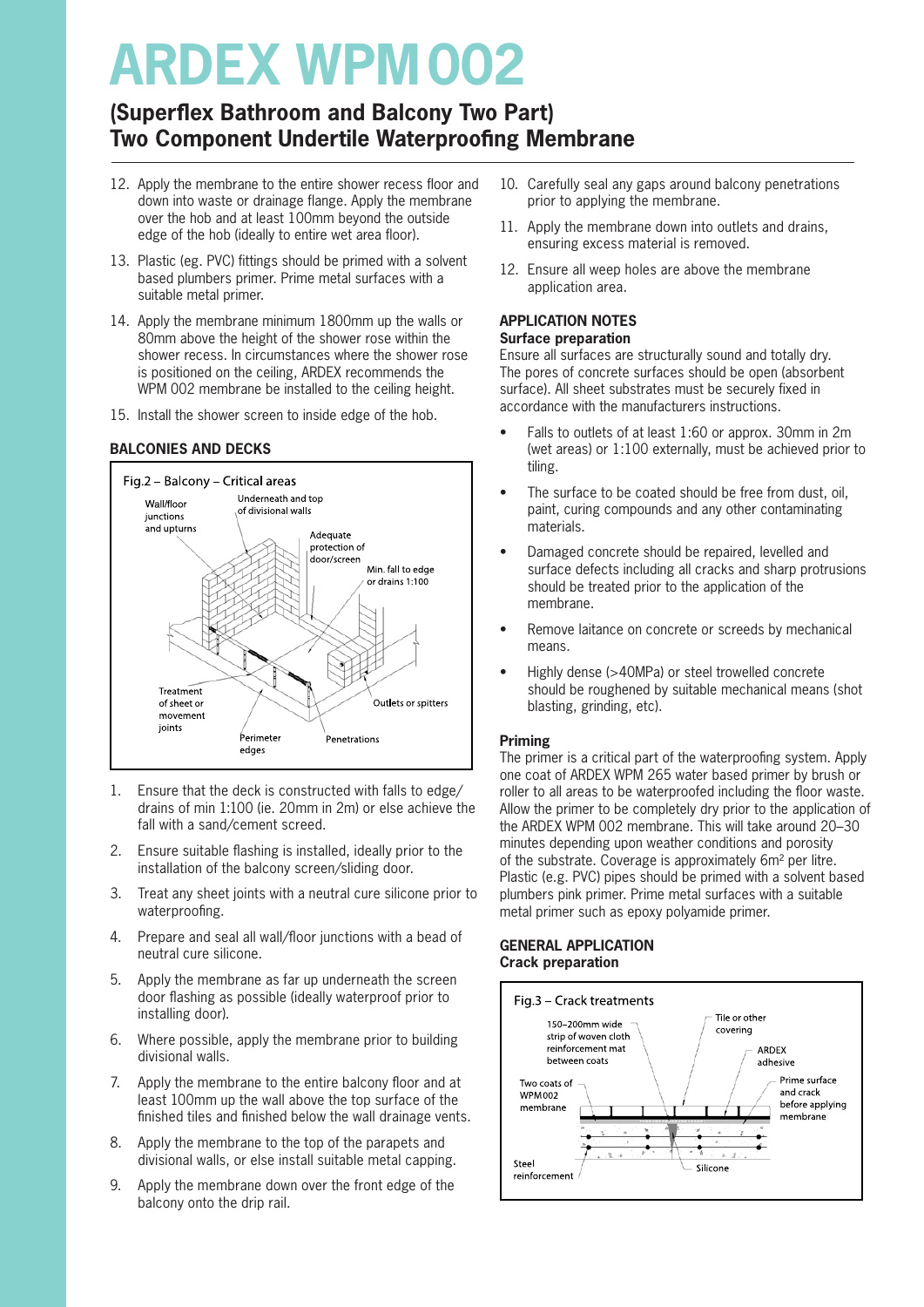### **(Superflex Bathroom and Balcony Two Part) Two Component Undertile Waterproofing Membrane**

#### **Cracks <2mm:**

Clean and remove any loose particles in the crack. Prime the crack and adjacent area carefully with ARDEX WPM 265 water based primer and allow to dry before applying two coats of ARDEX WPM 002 membrane, in a band at least 200mm wide equidistantly across the crack, along the length of the crack.

#### **Cracks 2–6mm:**

(Refer to Fig.3) prepare and prime the crack as above. Apply a bead of neutral cure silicone into the crack and extend it 6mm either side. Apply a 300mm wide band of ARDEX WPM 002 equidistantly across the crack along the entire length of the crack. Place a 190mm wide band of ARDEX Deckweb woven cloth reinforcement over the applied membrane. Thoroughly wet out the cloth and remove all creases in, or air pockets under the mat. Immediately apply a second coat to completely fill the mat.

#### **Cracks >6mm:**

Contact ARDEX Technical Services for specifics with this.

#### **Movement/construction joints Movement joints (<6mm)**



Clean and prime the joint before filling it with a bead of neutral cure silicone and extending it 6mm each side of joint. Apply a 300mm wide band of ARDEX WPM 002 (Superflex Two Part) equidistantly across the crack along the entire length of the crack. Place a 190mm wide band of ARDEX Deckweb woven cloth reinforcement over the applied membrane. Thoroughly wet out the cloth and remove all creases in, or air pockets under the mat. Immediately apply a second coat to completely fill the mat.

#### **Construction joints (>6mm)**

Use the same procedure as above, but replace the reinforcing mat with 120mm of ARDEX Coving Bandage. Note: if tiling, movement joints should be taken to the surface of the tiles. Fill the joints between the tiles immediately above the movement joints with an appropriate joint sealant. (Refer to Fig.4).

#### **Corners and coving areas**

After priming with ARDEX WPM 265 water based primer and allowing it to dry, apply a generous bead (16mm) of neutral cure silicone sealant in coving areas and corners. Smooth over the silicone so that it extends 8mm up the wall and 8mm over the floor and allow to touch dry. Apply a first coat of ARDEX WPM 002 to the area and allow the membrane to dry. Apply a second coat ensuring that excess product is removed from the junction (the final dry film thickness should be around 1.2mm) Alternatively, if a woven cloth reinforcement mat is used between coats then the second coat can be applied as soon as the mat is fully bedded into the first coat.

#### **WALL/FLOOR JUNCTION**

After priming with ARDEX WPM 265 water based primer and allowing to dry, apply a generous bead (16mm) of neutral cure silicone sealant to seal all junctions between two substrates. Smooth over the silicone so that it extends 8mm up the wall and 8mm over the floor and allow to touch dry. Place a 190mm wide band of ARDEX Deckweb woven cloth reinforcement over the applied membrane. Thoroughly wet out the cloth and remove all creases in, or air pockets under the mat. Immediately apply a second coat to completely fill the mat. The ARDEX WPM 002 should be applied to at least 150mm up the wall surfaces as per the recommendations for the application of ARDEX WPM 002 to floors.

#### **Walls**

Two coats of ARDEX WPM 002 are required to achieve a minimum total dry film thickness of 0.8mm. After priming with ARDEX WPM 265 water based primer and allowing to dry, apply two coats of ARDEX WPM 002 (to achieve a minimum dry film thickness of 0.8mm) in two opposite directions. Wall sheet joints should be treated with a neutral cure silicone, PVC duct tape or base jointing compound. In balcony situations take the membrane up underneath any existing cover flashing or install appropriate flashing. Allow the first coat to dry before applying the second coat.

#### **Floors**

Two coats of ARDEX WPM 002 are required to achieve a minimum total dry film thickness of 1.2mm. The membrane should be extended at least 100mm up all perimeter walls.

Prime the surface with ARDEX WPM 265 water based primer and allow to dry. Apply the first coat over the primed surface and allow it to dry (1–2 hours at 23°C, 50% RH) before applying a second coat in an opposite direction. In shower recesses a drainage flange must be installed on all timber/ sheeted floors, and are strongly recommended on all other substrates. Where possible rebate the flange into the floor. Seal the perimeter of the flange with neutral cure silicone sealant. If a flange is not installed the membrane must be applied down into the pipe. (Refer to Fig.5). Allow the membrane to dry completely before tiling.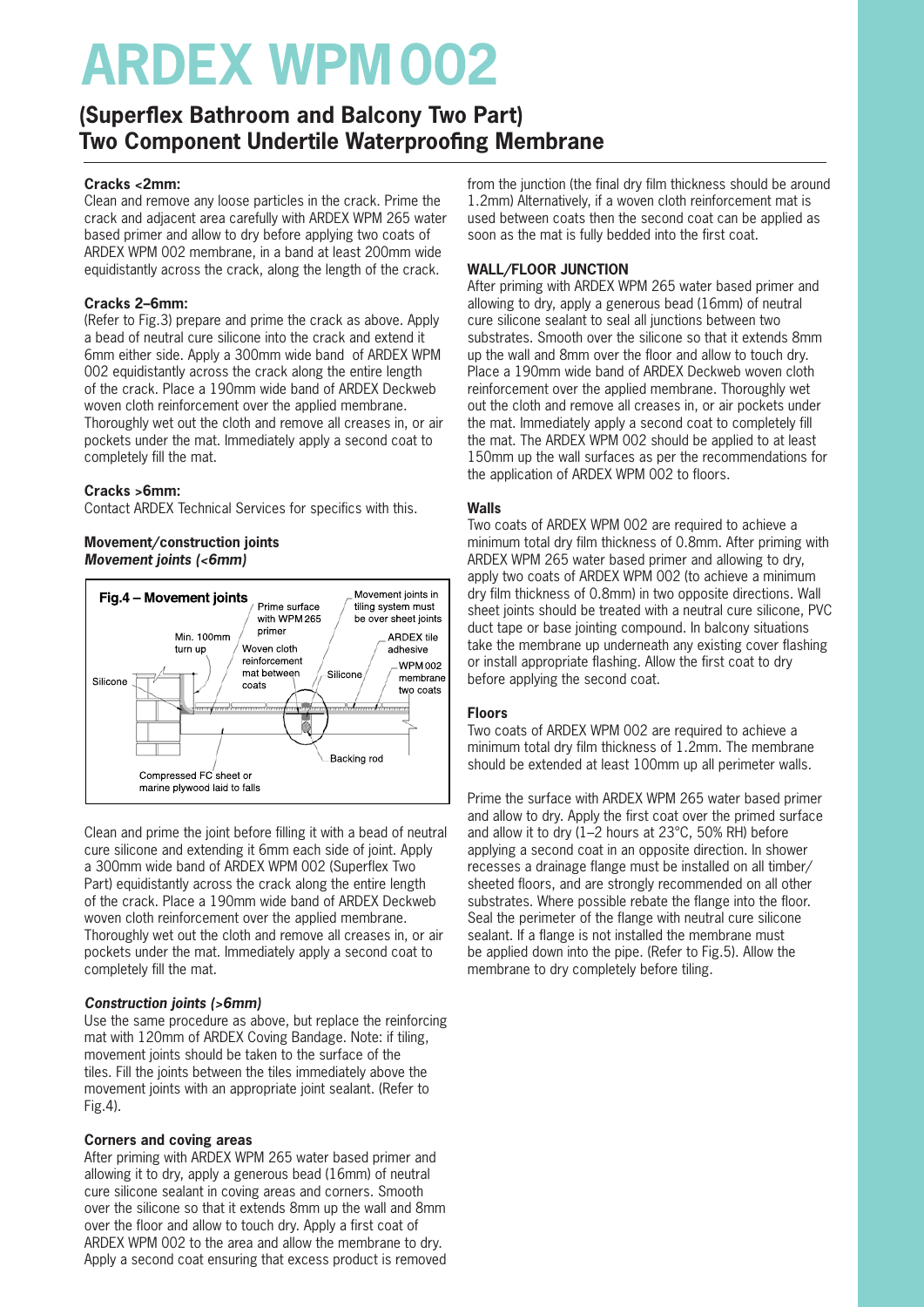### **(Superflex Bathroom and Balcony Two Part) Two Component Undertile Waterproofing Membrane**

#### **Waste outlet**



Prime the surface with ARDEX WPM 265 water based primer and allow to dry. Surfaces of outlet flange must be primed with an appropriate primer.

Apply ARDEX WPM 002 over the adjacent floor surface extending down into the waste outlet pipe overlapping the pipe surfaces by at least 30mm. Place ARDEX Deckweb woven cloth reinforcement over the applied membrane. Thoroughly wet out the cloth and remove all creases in, or air pockets under the mat. Immediately apply a second coat to completely fill the mat. (Refer to Fig.5).

#### **Balcony penetrations (Refer Fig.6)**



All upstands are to be mechanically fixed through the membrane, which must be fabricated with a base plate flange.

Prime the metal with an appropriate metal primer such as an epoxy polyamide primer and allow to dry. Apply a 10mm bead of neutral cure silicone around the perimeter of the penetration.

Apply the first coat of ARDEX WPM 002 on the substrate and the flanged metal.

Allow first coat to dry before applying a second coat ensuring a finished dry film thickness of no less than 1.2mm is achieved. Place a suitable flashing collar around the penetration sealing it with a suitable sealant.

#### **ARDEX WPM 002 & STB TAPE INSTALLATION**

- 1. Ensure area is free from contaminants and clean making sure to remove all dust and prime fibre cement sheet with an approved primer (listed in the primers section). Apply the tape and use a roller to ensure that a secure bond is made between the tape and substrate and carefully moulded into the corners.
- 2. Apply a first coat of ARDEX WPM 002 to the entire area to be waterproofed using a brush or roller, a medium nap (8–12mm pile) or 50mm long bristle paint brush is recommended. This first coat should be applied at 0.6mm (wet film thickness). Allow to dry. Dry time is approximately 1-2 hours.
- 3. Apply a second coat of the ARDEX WPM 002 membrane at a thickness of 0.6mm (wet film thickness). This will provide a total dry film thickness of 0.8mm over the ARDEX STB Tape. Care should be taken to ensure excessive build up of membrane is avoided over the ARDEX STB Tape. It is crucial that the dry film thickness at the edge of the tape of the ARDEX WPM 002 is at least 1.2mm so that stress and movements at this point are accommodated.The increase in film thickness is likely to slow down drying and curing in this area relative to the rest of the membrane areas. Final dry film thickness over floor and wall areas not covered by ARDEX STB Tape should be 1.2mm for floors and 0.8mm for walls.

#### **Tiling systems**

It is advisable to conduct a flood test of the waterproofed areas once the membrane has cured (after a minimum of 48 hours), and before the tiling commences. A broad range of ARDEX tile adhesives can be used over ARDEX Superflex membranes. Contact ARDEX or your nearest ARDEX stockist for advice on the most suitable system.

#### **QUALITY PRODUCT**

ARDEX WPM 002 is manufactured and tested to ARDEX procedures which are maintained in accordance with Quality System Standard ISO 9001.

#### **PAY ATTENTION TO THE FOLLOWING**

Do not use the product in the following situations:

- Areas subject to negative hydrostatic pressure or rising damp, unless treated with ARDEX HydrEpoxy WPM 300.
- Where the substrate is wet wet surfaces can be sealed with one coat of ARDEX HydrEpoxy WPM 300 at a coverage rate of 3.0m2 per litre and allowed to cure overnight.
- Where rain is imminent.
- Where the membrane will be left exposed and subjected to regular foot traffic.
- On glazed, glass or other totally impervious surfaces (eg. areas pre-treated with water repellants).